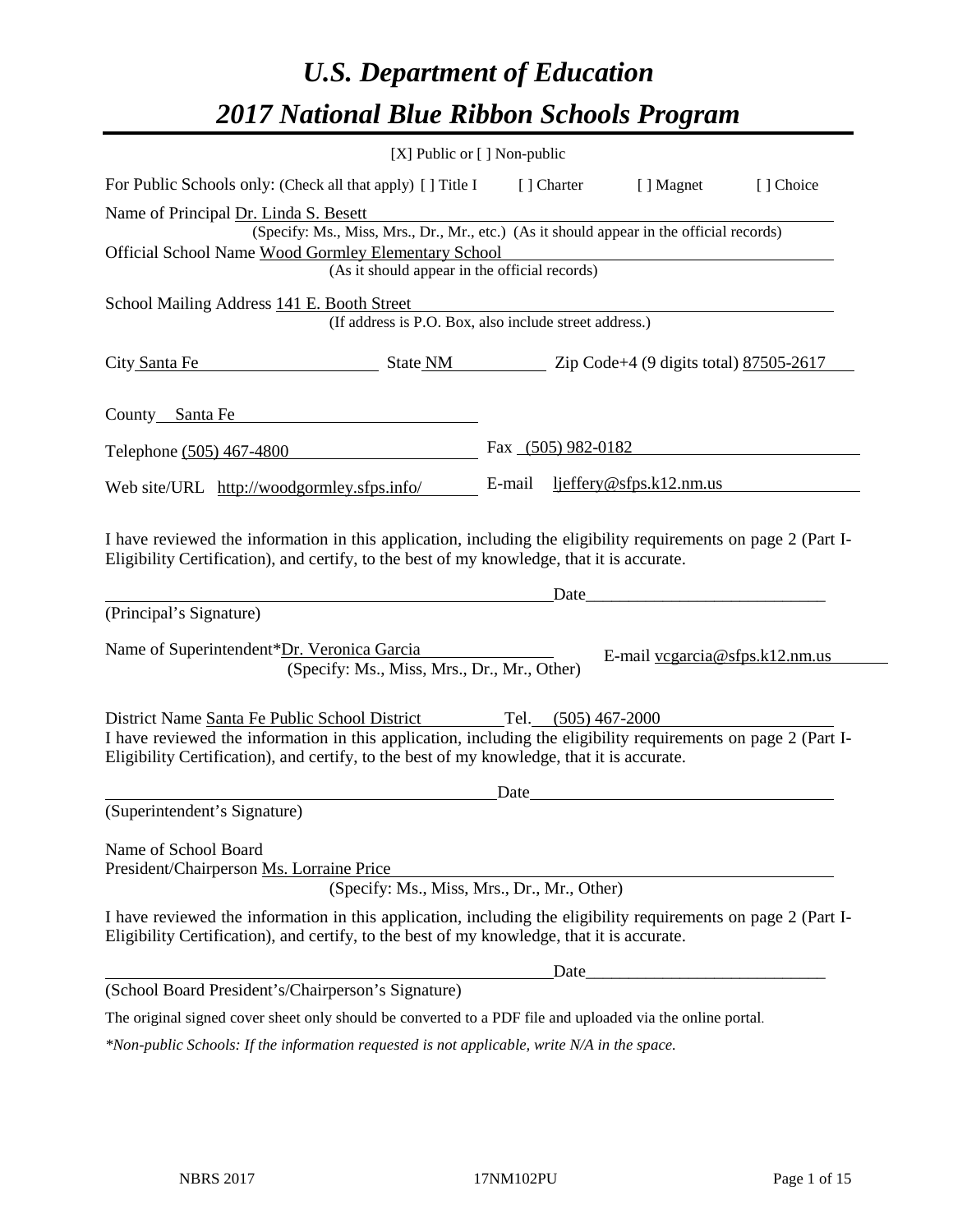The signatures on the first page of this application (cover page) certify that each of the statements below, concerning the school's eligibility and compliance with U.S. Department of Education and National Blue Ribbon Schools requirements, are true and correct.

- 1. The school configuration includes one or more of grades K-12. (Schools on the same campus with one principal, even a K-12 school, must apply as an entire school.)
- 2. All nominated public schools must meet the state's performance targets in reading (or English language arts) and mathematics and other academic indicators (i.e., attendance rate and graduation rate), for the all students group and all subgroups, including having participation rates of at least 95 percent using the most recent accountability results available for nomination.
- 3. To meet final eligibility, all nominated public schools must be certified by states prior to September 2017 in order to meet all eligibility requirements. Any status appeals must be resolved at least two weeks before the awards ceremony for the school to receive the award.
- 4. If the school includes grades 7 or higher, the school must have foreign language as a part of its curriculum.
- 5. The school has been in existence for five full years, that is, from at least September 2011 and each tested grade must have been part of the school for the past three years.
- 6. The nominated school has not received the National Blue Ribbon Schools award in the past five years: 2012, 2013, 2014, 2015, or 2016.
- 7. The nominated school has no history of testing irregularities, nor have charges of irregularities been brought against the school at the time of nomination. The U.S. Department of Education reserves the right to disqualify a school's application and/or rescind a school's award if irregularities are later discovered and proven by the state.
- 8. The nominated school has not been identified by the state as "persistently dangerous" within the last two years.
- 9. The nominated school or district is not refusing Office of Civil Rights (OCR) access to information necessary to investigate a civil rights complaint or to conduct a district-wide compliance review.
- 10. The OCR has not issued a violation letter of findings to the school district concluding that the nominated school or the district as a whole has violated one or more of the civil rights statutes. A violation letter of findings will not be considered outstanding if OCR has accepted a corrective action plan from the district to remedy the violation.
- 11. The U.S. Department of Justice does not have a pending suit alleging that the nominated school or the school district as a whole has violated one or more of the civil rights statutes or the Constitution's equal protection clause.
- 12. There are no findings of violations of the Individuals with Disabilities Education Act in a U.S. Department of Education monitoring report that apply to the school or school district in question; or if there are such findings, the state or district has corrected, or agreed to correct, the findings.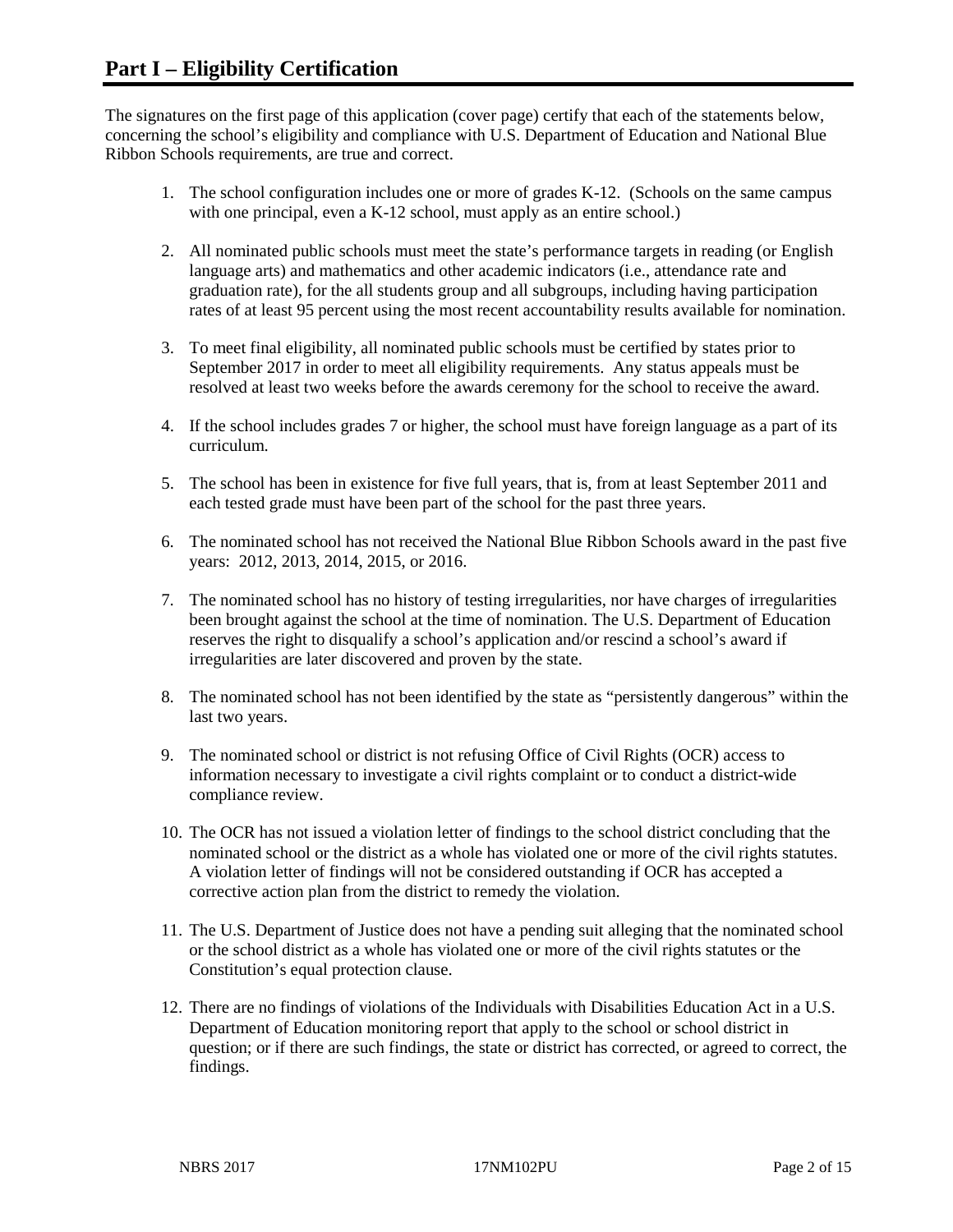#### **Data should be provided for the most recent school year (2016-2017) unless otherwise stated.**

### **DISTRICT**

1. Number of schools in the district  $\frac{23}{25}$  Elementary schools (includes K-8) (per district designation): 3 Middle/Junior high schools 5 High schools 0 K-12 schools

31 TOTAL

**SCHOOL** (To be completed by all schools)

- 2. Category that best describes the area where the school is located:
	- [] Urban or large central city [ ] Suburban with characteristics typical of an urban area [ ] Suburban [X] Small city or town in a rural area [ ] Rural
- 3. Number of students as of October 1, 2016 enrolled at each grade level or its equivalent in applying school:

| Grade                           | # of         | # of Females | <b>Grade Total</b> |
|---------------------------------|--------------|--------------|--------------------|
|                                 | <b>Males</b> |              |                    |
| <b>PreK</b>                     | 0            | $\theta$     | 0                  |
| $\mathbf K$                     | 16           | 26           | 42                 |
| $\mathbf{1}$                    | 16           | 20           | 36                 |
| $\overline{2}$                  | 19           | 25           | 44                 |
| 3                               | 16           | 40           | 56                 |
| 4                               | 33           | 26           | 59                 |
| 5                               | 27           | 38           | 65                 |
| 6                               | 37           | 22           | 59                 |
| 7                               | 0            | $\theta$     | 0                  |
| 8                               | 0            | 0            | 0                  |
| 9                               | 0            | 0            | 0                  |
| 10                              | 0            | 0            | 0                  |
| 11                              | 0            | 0            | $\mathbf{\Omega}$  |
| 12 or higher                    | 0            | 0            | 0                  |
| <b>Total</b><br><b>Students</b> | 164          | 197          | 361                |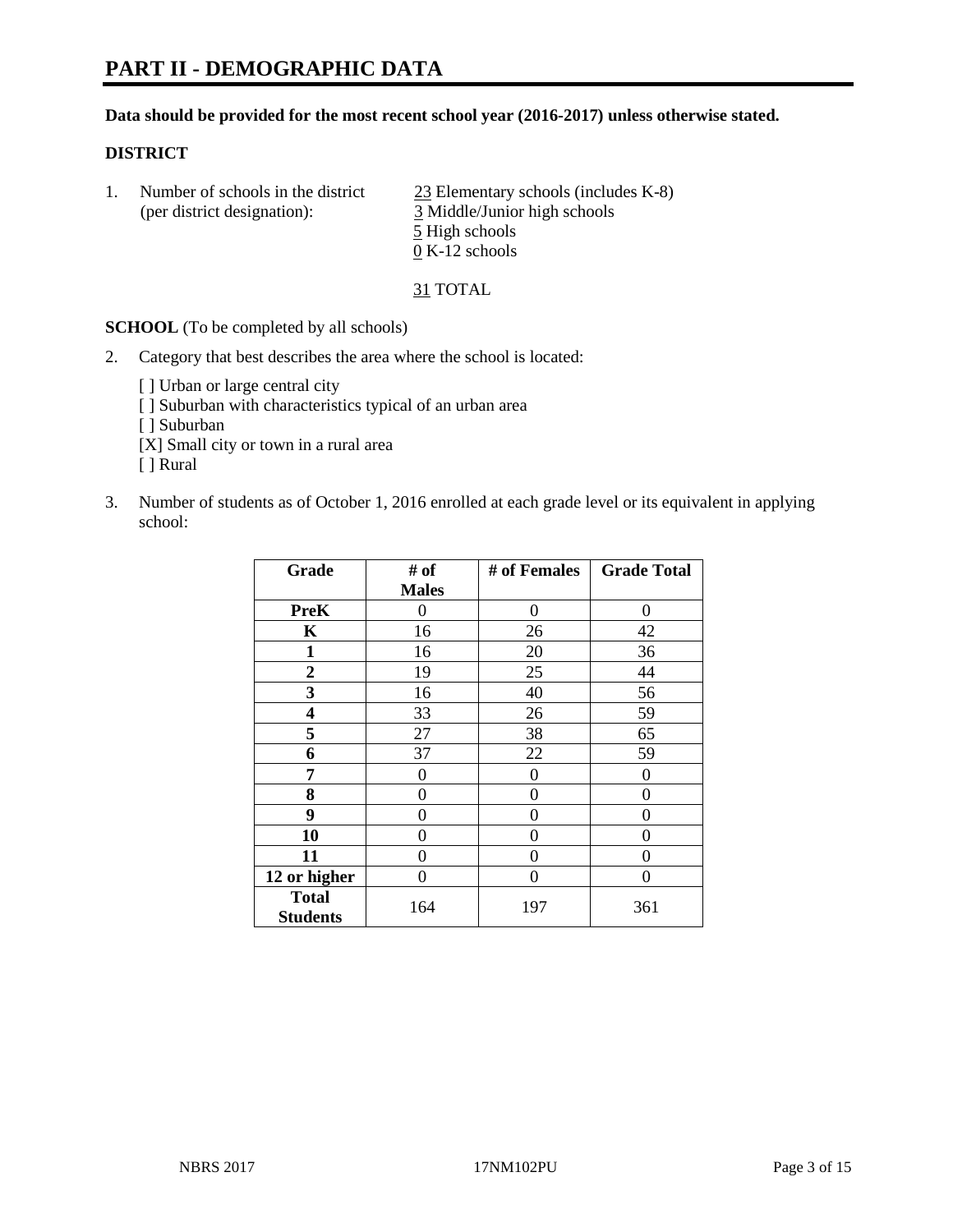the school: 8 % Asian

4. Racial/ethnic composition of  $\frac{3}{9}$ % American Indian or Alaska Native 3 % Black or African American 37 % Hispanic or Latino 1 % Native Hawaiian or Other Pacific Islander 48 % White 0 % Two or more races **100 % Total**

(Only these seven standard categories should be used to report the racial/ethnic composition of your school. The Final Guidance on Maintaining, Collecting, and Reporting Racial and Ethnic Data to the U.S. Department of Education published in the October 19, 2007 *Federal Register* provides definitions for each of the seven categories.)

5. Student turnover, or mobility rate, during the 2015 – 2016 school year: 5%

This rate should be calculated using the grid below. The answer to (6) is the mobility rate.

| <b>Steps For Determining Mobility Rate</b>         | Answer |  |
|----------------------------------------------------|--------|--|
| (1) Number of students who transferred to          |        |  |
| the school after October 1, 2015 until the         |        |  |
| end of the 2015-2016 school year                   |        |  |
| (2) Number of students who transferred             |        |  |
| <i>from</i> the school after October 1, 2015 until | 12     |  |
| the end of the 2015-2016 school year               |        |  |
| (3) Total of all transferred students [sum of      | 19     |  |
| rows $(1)$ and $(2)$ ]                             |        |  |
| (4) Total number of students in the school as      | 382    |  |
| of October 1, 2015                                 |        |  |
| (5) Total transferred students in row (3)          | 0.050  |  |
| divided by total students in row (4)               |        |  |
| $(6)$ Amount in row $(5)$ multiplied by 100        | 5      |  |

6. English Language Learners (ELL) in the school:  $2\%$ 

8 Total number ELL

Specify each non-English language represented in the school (separate languages by commas): Dutch, Spanish, Ukraine, Russian, Hindi and Punjabi

- 7. Students eligible for free/reduced-priced meals: 27 % Total number students who qualify: 99
- 8. Students receiving special education services: 11 %

39 Total number of students served

Indicate below the number of students with disabilities according to conditions designated in the Individuals with Disabilities Education Act. Do not add additional conditions. It is possible that students may be classified in more than one condition.

| 3 Autism                              | $\underline{0}$ Orthopedic Impairment   |
|---------------------------------------|-----------------------------------------|
| 0 Deafness                            | 3 Other Health Impaired                 |
| 0 Deaf-Blindness                      | 24 Specific Learning Disability         |
| 0 Emotional Disturbance               | 6 Speech or Language Impairment         |
| 0 Hearing Impairment                  | 0 Traumatic Brain Injury                |
| 1 Mental Retardation                  | 0 Visual Impairment Including Blindness |
| $\underline{0}$ Multiple Disabilities | 2 Developmentally Delayed               |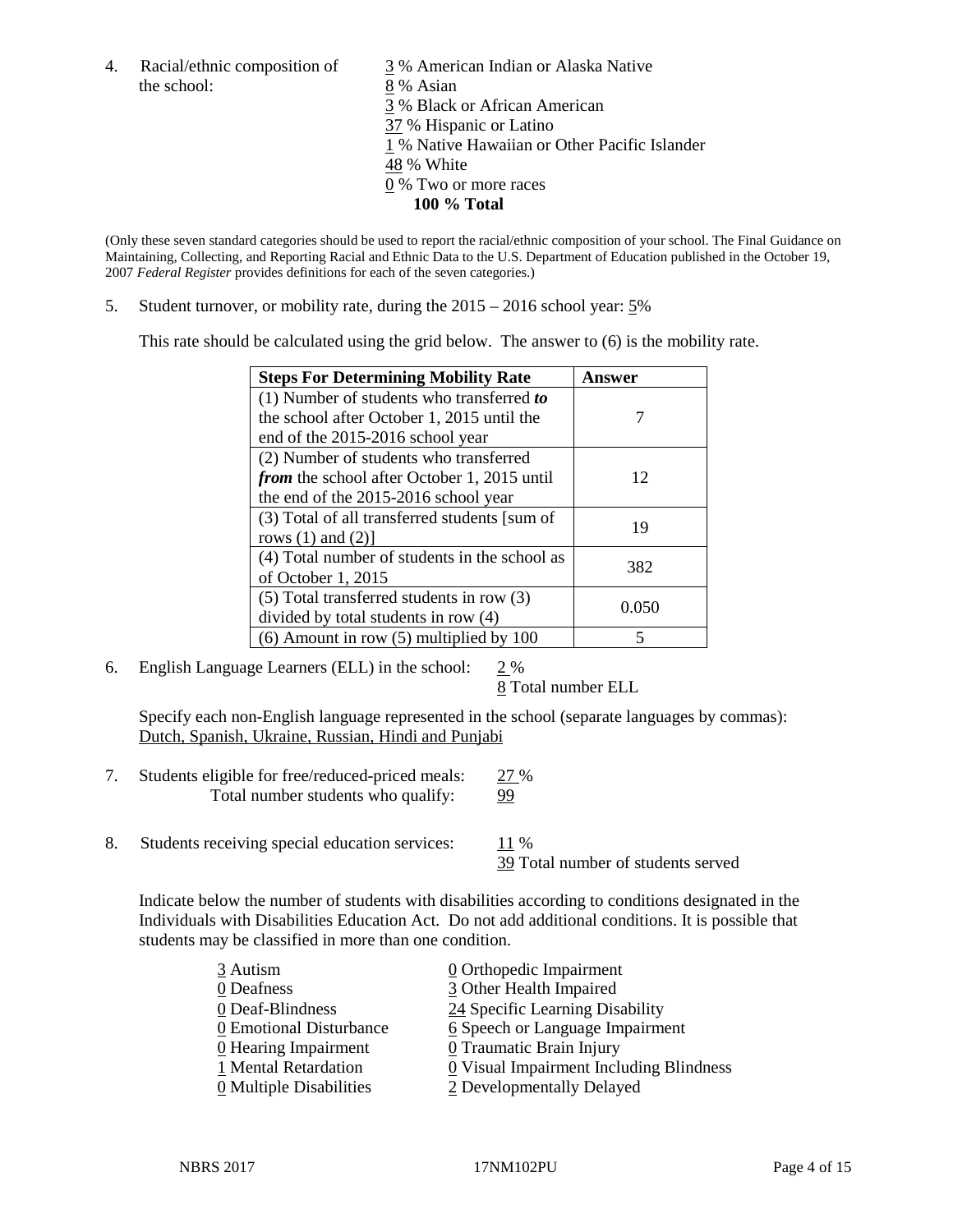- 9. Number of years the principal has been in her/his position at this school:  $\frac{10}{10}$
- 10. Use Full-Time Equivalents (FTEs), rounded to nearest whole numeral, to indicate the number of school staff in each of the categories below:

|                                        | <b>Number of Staff</b> |
|----------------------------------------|------------------------|
| Administrators                         |                        |
| Classroom teachers including those     |                        |
| teaching high school specialty         | 18                     |
| subjects                               |                        |
| Resource teachers/specialists/coaches  |                        |
| e.g., reading, math, science, special  | 7                      |
| education, enrichment, technology,     |                        |
| art, music, physical education, etc.   |                        |
| Paraprofessionals under the            |                        |
| supervision of a licensed professional | 4                      |
| supporting single, group, or classroom |                        |
| students.                              |                        |
| Student support personnel              |                        |
| e.g., guidance counselors, behavior    |                        |
| interventionists, mental/physical      |                        |
| health service providers,              |                        |
| psychologists, family engagement       |                        |
| liaisons, career/college attainment    |                        |
| coaches, etc.                          |                        |

- 11. Average student-classroom teacher ratio, that is, the number of students in the school divided by the FTE of classroom teachers, e.g.,  $22:1$  21:1
- 12. Show daily student attendance rates. Only high schools need to supply yearly graduation rates.

| <b>Required Information</b> | 2015-2016 | 2014-2015 | 2013-2014 | 2012-2013 |     |
|-----------------------------|-----------|-----------|-----------|-----------|-----|
| Daily student attendance    | 96%       | 96%       | 97%       | 95%       | 96% |
| High school graduation rate | 0%        | 0%        | 0%        | 9%        | 0%  |

#### 13. **For high schools only, that is, schools ending in grade 12 or higher.**

Show percentages to indicate the post-secondary status of students who graduated in Spring 2016.

| <b>Post-Secondary Status</b>                  |    |
|-----------------------------------------------|----|
| Graduating class size                         |    |
| Enrolled in a 4-year college or university    | 0% |
| Enrolled in a community college               | 0% |
| Enrolled in career/technical training program | 0% |
| Found employment                              | 0% |
| Joined the military or other public service   | 0% |
| )ther                                         |    |

14. Indicate whether your school has previously received a National Blue Ribbon Schools award. Yes No X

If yes, select the year in which your school received the award.

15. In a couple of sentences, provide the school's mission or vision statement.

Wood Gormley exists to prepare every student academically, physical, socially, culturally and emotionally for the next grade and for career and college readiness.

16. **For public schools only**, if the school is a magnet, charter, or choice school, explain how students are chosen to attend.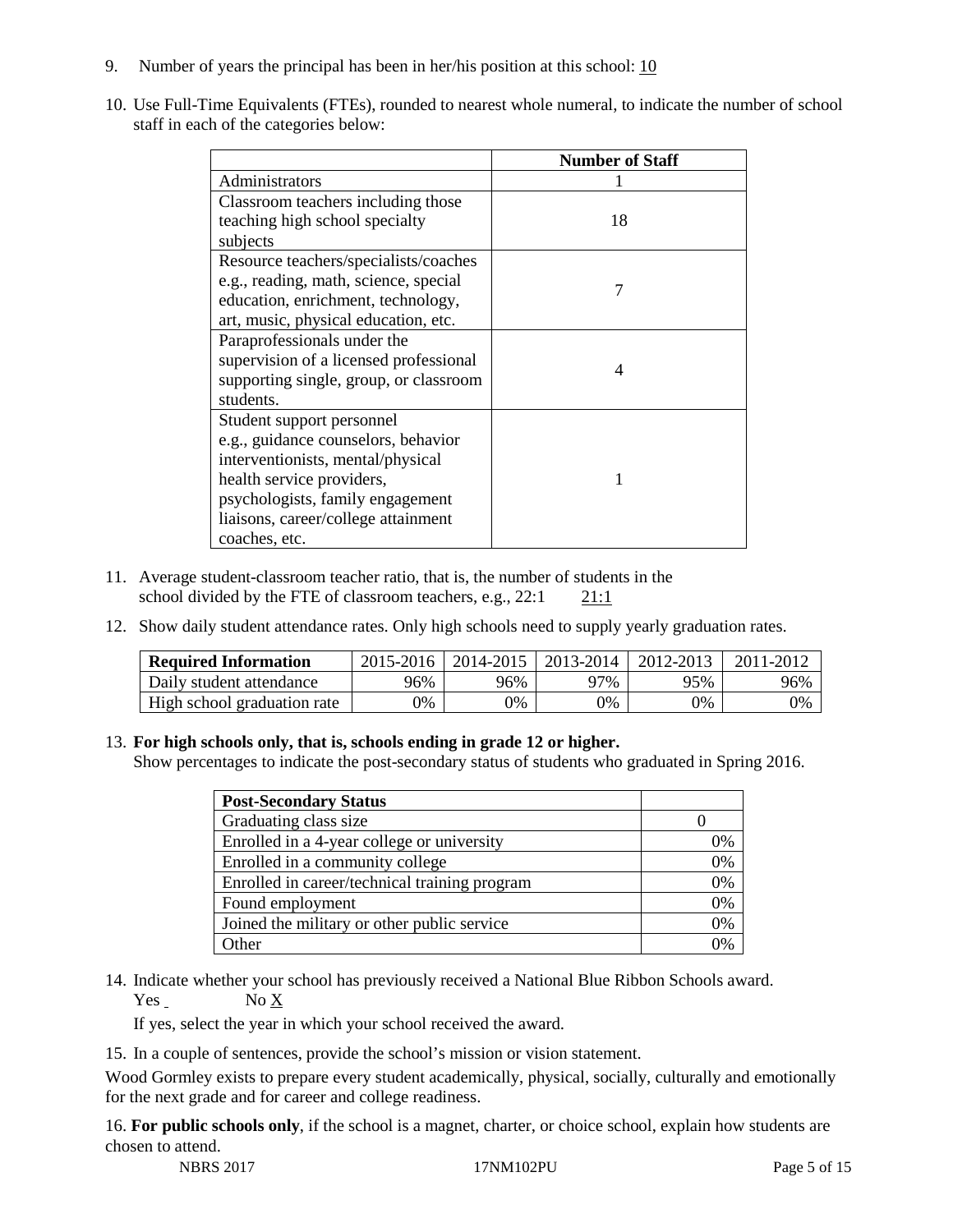# **PART III – SUMMARY**

Throughout Wood Gormley's ninety-year history, the school population has shifted from being predominantly neighborhood students to a student body made up of children from across the City of Santa Fe. Approximately 45% of students are transfer students from various Santa Fe Public Schools. The school is nestled within a residential area; students may walk to school, be transported by their parents/guardians or ride the bus.

With the last renovation of the building, money was raised to update the lobby and outside brick work by selling bricks on which buyers' names were engraved. These bricks were installed under the portal and outside to the sidewalk. A group of artistic parents/guardians carved the beams that are located throughout the building. These artifacts stand as emblems of the impact so many children and their families have made upon Wood Gormley.

The student body is a representative cross-section of the culturally and linguistically diverse demographics of Santa Fe. Classroom teachers invite parents/guardians and volunteers to share about their respective cultures with students. Such testimony pushes Wood Gormley children beyond tolerance of difference to an appreciation of difference. Like individual classrooms, the library honors multicultural understanding by stocking its shelves with high-interest books that demonstrate those school values.

The Wood Gormley staff provides every student with a high quality of education and multiple opportunities to meet and exceed challenging grade-level standards in a safe, caring and respectful environment. The school community holds the fundamental beliefs that a high quality education is a civil right of every student and that in partnership with parents/guardians, teaching and learning comprise the core of our work. Convinced that there is no easy fix for the challenges public education faces, the daily work of every adult in the building is to engage students toward mastery of complex material and to support their learning in myriad ways. The educational philosophy undergirding that work is the proposition that all students have the ability to learn at high levels with the support of skilled teachers, staff and parents/guardians in a safe space.

To that end, Wood Gormley creatively builds intervention, gifted and resource services into the school day to help all students achieve excellence. School-wide, each grade-level has a scheduled time on Monday-Thursday in which to provide intervention, gifted and resource services. These services are provided outside the core and other curricula taught by regular and special education teachers.

Another unique feature of the school day is early-release Fridays. After students leave, Professional Learning Communities meet to collaborate on data analysis and instructional planning.

The principal protects instructional time even while realizing that education cannot be reduced to academic skills acquisition. Emotional, physical and social development is fostered through a safe, caring learning environment in which students and staff members are treated with dignity and respect. The counseling program incorporates a life skills curriculum driven by student-derived behavioral norms under the leadership of classroom teachers and the counselor. Lunch Bunch is a special program designed to resolve conflicts among students. Students, along with the counselor or a teacher, have lunch together and discuss how to make better choices when interacting with their peers.

Despite pressure to eliminate recess, Wood Gormley persists in providing students with physical activity through morning, mid-morning and lunch recesses and a physical education program that supports healthy bodies and minds. Prior to the start of the school day, students gather on the field for morning exercises with the physical education teacher. Opportunities to be on the swim team and participate in the school's  $\frac{1}{2}$ mile, 1-mile, 2-mile and 5-kilometer runs in the spring have become a school tradition within a school community devoted to the positive link between healthy bodies and minds.

The music teacher coordinates a school-wide talent show featuring student musical and dramatic talents. Students in grades k-6 have the opportunity to try out and participate. Approximately 50-75 students choose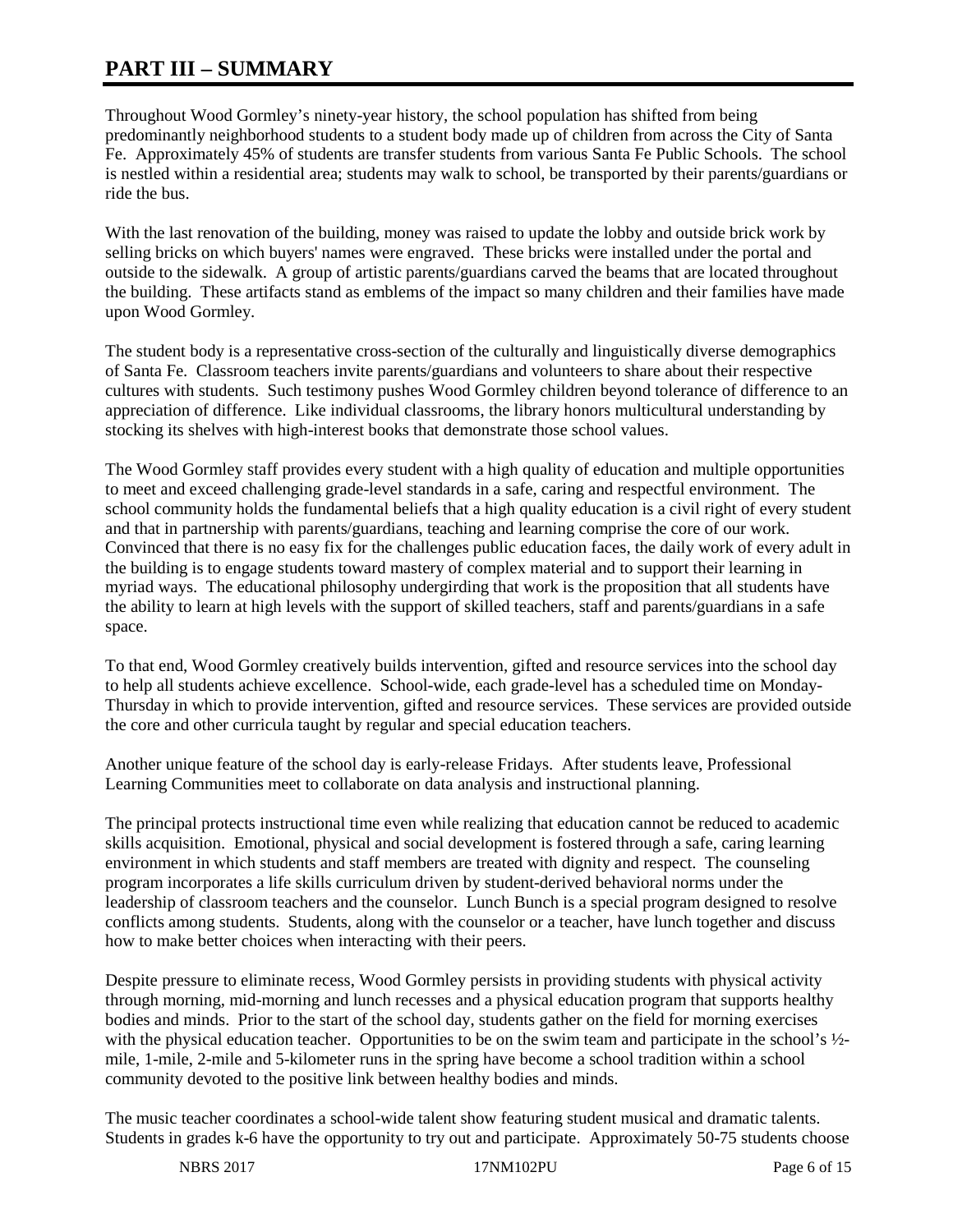to showcase their talents during this popular school event. The talent show is held in the spring with the entire school community attending.

Sixth grade students have the choice to join an after-school Drama Club with 35-40 members. With the help of teacher/sponsors and parents/guardians, they rewrite and stage Shakespeare's plays as skits and one, fulllength play for which they design sets, costumes and props.

Wood Gormley students participate in Santa Fe's Chamber Music Festival: Music in our Schools and the Santa Fe Opera's Action Learning through Opera programs. These cultural experiences enrich the school community's lives and learning through three different concerts by Chamber Music Festival Ensembles, each with corresponding lesson plans and other resources, and an eight-week residency program with an artist from the world-class Santa Fe Opera. Also, all grade levels walk to the local Lensic Theater to attend plays, concerts and cultural events.

Over its long history, Wood Gormley has become a fixture of "The City Different." This sense of generational continuity is reflected in the stability of staff in the school community.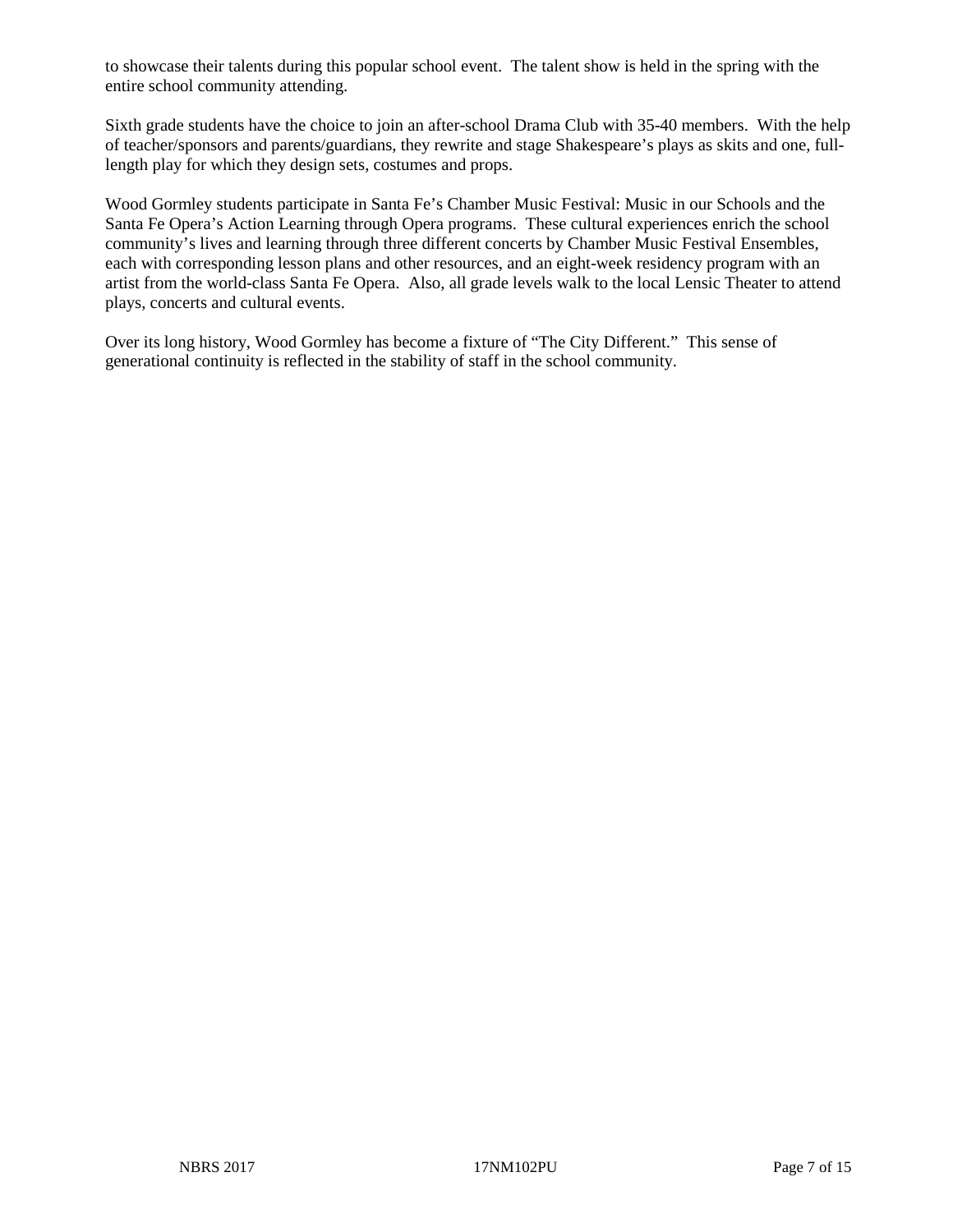# **1. Core Curriculum:**

Wood Gormley's core curriculum aligns with Common Core State Standards (CCSS) for English language arts (ELA) and mathematics and with New Mexico State Standards in science and social studies. In each area, curricula have been chosen and extended to provide strong foundational and critical thinking skills as well as to teach habits of mind.

From kindergarten to sixth grade the teachers use a range of materials for reading and language arts. Teachers in the early grades have found McMillan/McGraw Hill's Treasures provides a strong base. The curriculum focuses on phonemic awareness and phonics balanced with comprehension, using grade level ReadyGen and the College Board's Springboard that use authentic texts as a basis for balanced literacy. In keeping with CCSS, informational text is emphasized in all grades and across all content areas. Schoolwide, teachers supplement these programs with teacher-designed materials to stimulate student engagement and meet the objectives of CCSS. Also, students have accounts for the online program, IXL Language Arts.

Teachers emphasize writing across all academic areas as writing is key to student ownership of learning and thinking through problems. Students keep interactive mathematics, science and reading journals in which they make regular, short entries that cite evidence in support of claims, as well as writing extensively for research projects and essays. Lucy Calkins' Writers Workshop and Step Up to Writing are examples of curricula used to introduce, develop and refine writing skills. Students are encouraged to use technology for research and writing.

In mathematics, teachers use McGraw Hill My Math, Engage NY and Glencoe Math as core curriculum supplemented by on-line and teacher-designed materials that provide more practice in "meaty math problems" and multi-step problems. Students have accounts for the online programs, V-Math, IXL Mathand First in Math. Students also use KAHN ACADEMY. Students work independently, cover all areas of the CCSS and practice extensively in fundamental and above-grade-level skills. Through these resources, the mathematics program provides core instruction, intervention as needed and learning extensions.

The school uses an inquiry-based science curriculum, Inquiry Science Education Consortium, provided by the Los Alamos National Laboratory (LANL) Foundation of New Mexico. Based on Full Option Science System (FOSS) instruction, the LANL program is student-centered and experiential, involving problemsolving, research, reasoning, writing, drawing and data collection. Such interdisciplinary inquiry promotes critical thinking about scientific concepts. Life science is supported by a gardening program provided by the non-profit organization, Earth Care. The school has an aquaponics system and students work in a garden growing vegetables and flowers.

The school welcomes collaboration and expertise from outside sources, and it is located in a community of many active and retired scientists. Parents/guardians and other guests visit classrooms to share professional, scientific insight and help students see the real world value of their studies. Trout Unlimited is partnering on a trout nursery in one classroom, educating students on conservation and land management as the children care for growing fish.

Grades K-6 teachers design projects such as human behavior and it's impact on the environment to fulfill the New Mexico Social Studies State Standards and promote civic awareness. New Mexico Art Tells New Mexico History, a project conceived by The New Mexico Museum of Art, fosters an awareness of the unique culture of New Mexico through the art collection. Through project-based learning that may include student-developed plays, songs and stories, students study basic economic principles, such as using money as the medium of exchange, bartering, exchanging goods and allocating resources. Relevant to the regions and decades studied, mapping skills development begins in the primary grades and continues throughout the upper grades with students creating maps with keys, compass roses and scales.

Beginning in kindergarten, community leaders share with the students about their civic roles and duties as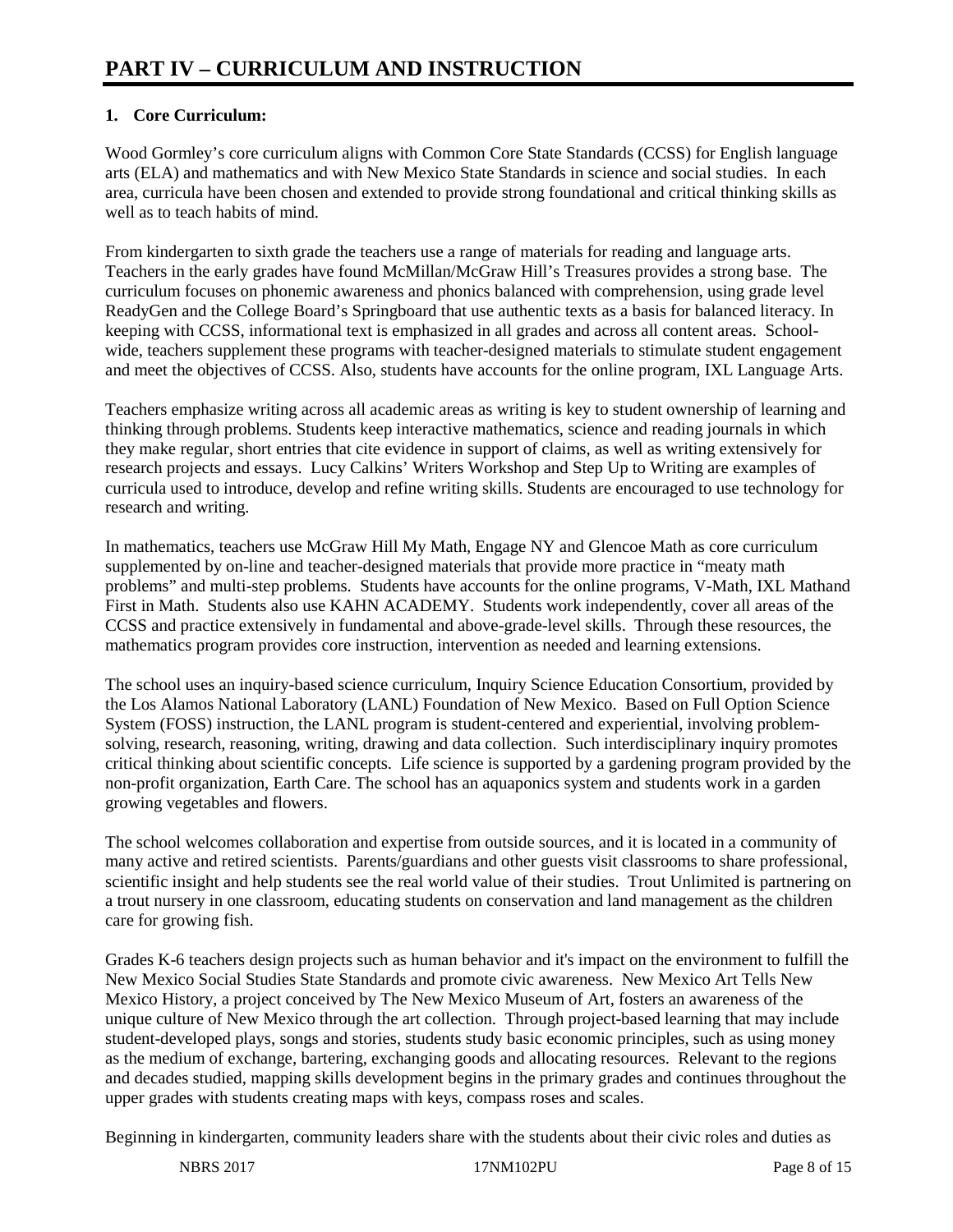stewards of their community and environment. Each year, the sixth grade class extends their learning about civic responsibility and environmental sustainability by creating conservation-themed art at the Santa Fe Watershed for a cross-disciplinary project in association with the Santa Fe Watershed Association. The fourth and sixth grade students work together to recycle school refuse throughout the year, promoting an awareness of environmental issues and the city's sanitation process while nurturing relationships across grade-levels. This year, outside speakers challenged students' understanding of themselves as citizens and scholars by celebrating living history during Veterans Day, Constitution Day, Black History Month and the Indian Festival of Colors.

Wood Gormley has a strong enrichment program to promote and challenge higher-order thinking skills across the curriculum and empower students to study and learn to their strengths. It provides opportunities in diverse subject areas including: science, technology, engineering, art and mathematics (STEAM).

# **2. Other Curriculum Areas:**

Students participate in other curriculum areas including visual arts, music (includes performing arts), band, physical education (includes health/nutrition), technology and foreign languages. Wood Gormley refers to these courses as specials. In keeping with the school's vision, the specials curricula are seamlessly integrated with core curricula and most are respectfully assessed with End of Course (EOC) exams designed at the State level.

The visual arts program is choice-based art education which connects to the philosophy of Teaching for Artistic Behavior (TAB). All students in grades k-6 participate in art classes for one hour per week. Every student writes at least one artist statement each year. Grades 4-6 students use sketch books for drawing, collages, painting, writing and brainstorming. Students learn about art technology, photography, drawing, painting, sculpture, fiber arts and print making. Art history is taught during art classes supporting classroom New Mexico History Standards. Every fourth grade student learns about New Mexico History and the influence of Spanish Colonial art. A Spanish Colonial artist teaches tin works and reverse glass painting. Sixth grade students participate in environmental art, studying water ecology and chemistry with environmental artists in the field.

During music classes, students perform and experience different styles of music through movement, singing, instrument playing, listening and class discussions, focusing on New Mexico State Music Standards. All students in grades k-3 participate in music one hour per week throughout the school year. All fourth grade students participate in music for one semester and in band one semester. Fifth and sixth grade students may choose between band and music for the entire school year. Approximately 26 fifth grade and approximately 25 sixth grade students chose to participate in music this school year.

There are many performance opportunities for students in music. The third grade students performed a winter musical and the first grade students will perform a spring musical. Students in grades 4-6 have the opportunity to participate in an after-school choir on Fridays. The choir presents two concerts and choir members will have the opportunity to participate in the Cantamos Santa Fe Choir Festival for elementary schools in April.

During band, all fourth grade students explore the basic wind instruments for a semester. Fifth and sixth grade students learn technical etudes, scales and band repertoire. Approximately 35 fifth grade students and 30 sixth grade students chose to participate in band this school year rather than music. The fifth and sixth grade bands perform two evening concerts each year.

The physical education program introduces students to all the important movement skills elementary students need in order to be successful in a variety of sports and activities. The teacher and students work together to build confidence, teamwork skills and sportsmanship while having fun. In addition, students discuss and try to "live" how important it is to be healthy and fit and how eating well, hydrating and exercising all contribute to their current learning and lifelong health. Research shows that students who participate in physical education have improved concentration, behavior and academic achievement, and the success of Wood Gormley students supports this finding. Additionally, the deliberate structure and mindful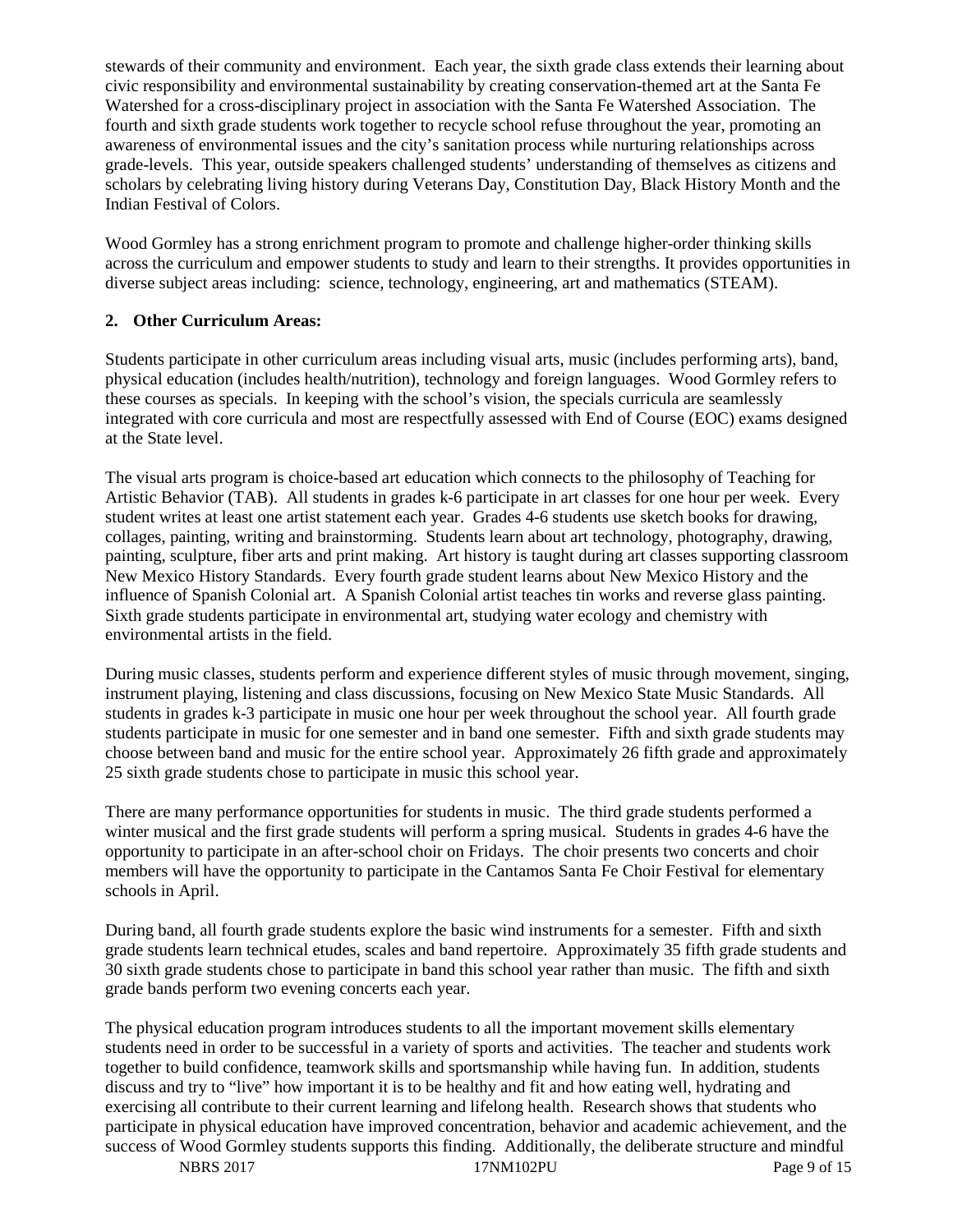design of the school's physical education program supports students' social development by constructing safe spaces for them to collaboratively seek solutions to problems.

The State's Technology Standards, along with the English language arts Common Core State Standards that relate to technology are the foci of the lessons. Primary components of the curriculum include research, keyboarding and computer basics to support the core curricula. In December, students participated in an international Hour of Code, a computer coding activity that requires algorithmic thinking, a valuable skill for problem solving.

Although a specials class is not offered for foreign languages, teachers may use a language software program. When students complete their assignments they frequently choose to work on another language using the software. Each year, a parent volunteer teaches an hour of Latin per week to one grade level, this year being fifth grade. New Mexico is a bilingual state, and teachers, along with students use Spanish phrases and words daily.

#### **3. Instructional Methods, Interventions, and Assessments:**

At the beginning of an instructional block, teachers usually use whole group instruction focusing on the learning objective, the lesson itinerary and the criteria for success. Lesson itineraries show students "where" they will be going on the way to mastery of the objective, while criteria for success is what the students will need to demonstrate in order to show mastery of the learning objective. Students discuss why they need to learn the skill or concept identified in the objective and how it's relevant to their lives.

Teachers first model the skill or concept. Next, students work on the skill or concept in small groups or in pairs, learning from each other with close monitoring by the teachers. After practicing the skill or concept with peers, students practice the skill independently. Following independent practice, students complete a formative assessment to demonstrate what they've learned both to themselves and to the teacher. Embedded within a lesson is leveled instruction and re-teaching the lesson in small groups. All students are in one of the leveled instructional groups designed to meet their learning needs.

Leveled instructional groupings are flexible and focus on the learning needs of students as determined by classroom assessments administered weekly or bi-weekly. Leveled group work may focus on extensions of the lesson for those who have demonstrated mastery. Re-teaching the lesson for students who did not grasp the concept or skill also occurs daily within an instructional block. These methods/strategies are considered Tier I interventions, a component of the Student Asistance Team (SAT) and aligned with Response to Intervention (RtI) expectations.

During Tier I, teachers usually use the adopted materials, pulling numerous additional resources in order to teach the objectives of a lesson. They select intervention materials, practice materials and extension materials to meet the individual needs of each student. Video clips, complex text and multi-step math problems are common materials used by teachers in grades k-6 RtI. A continuous cycle of teaching, assessing the learning and revising instruction based on analysis of the data is evident in all classrooms.

Through progress monitoring and bi-weekly testing using classroom anecdotal evidence and running records, alongside pre- and post-assessments, adopted materials tests, Discovery Education Assessments and probes, IXL reading and mathematics assessments and Istation, a student may be identified for Tier II interventions. Assessment data are analyzed, discussed and specific skills or concepts are identified that need to be targeted during the intervention block. A SAT meeting is held with the parents/guardians, teacher, SAT leader and other stakeholders, i.e. counselor at this time.

The SAT team develops an intervention plan during the initial SAT meeting. The student identified for Tier II interventions receives additional instruction in the identified area(s) of weakness outside of the daily instructional blocks in math and/or English language arts. The intervention blocks are 30-minute blocks for reading and/or math four times per week.

NBRS 2017 17NM102PU Page 10 of 15 Over the next nine weeks, teachers implement the intervention plan, progress monitoring the student's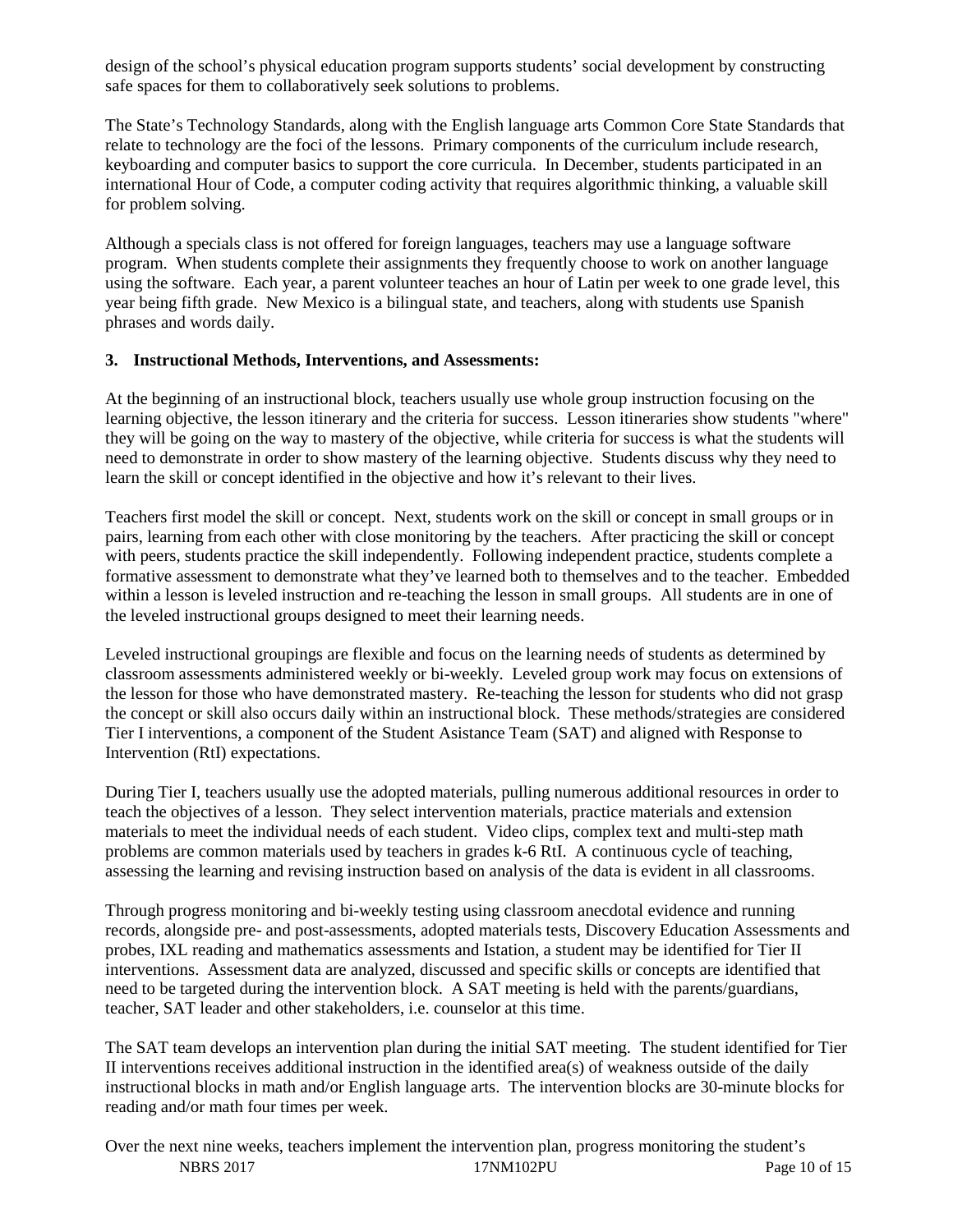learning. If the student demonstrates mastery of the identified skills or concepts identified as weaknesses, the student may exit Tier II or continue in Tier II if continuous improvement is demonstrated but mastery hasn't occurred.

If the student does not master the skills and concepts and continues to struggle with learning, a second SAT meeting is held to determine the next level of interventions. At the second SAT meeting, a decision may be made by the team to refer a student for additional diagnostic testing. Parents/guardians have the opportunity to agree to additional testing or decline. The results of the diagnostic testing may qualify the student for special education services. The team determines whether the student should receive special education services as determined by the diagnostic assessment. If the team agrees that the student should not receive special education services or if the student does not qualify, the Tier II classroom interventions are revised and continue until the student masters grade-level skills and concepts.

Strategies and interventions are determined by the teacher (Tier I) or SAT (Tier II) targeting a student's area(s) of academic weaknesses at both Tier I and Tier II. Some general strategies/interventions include: reteaching, chunking the work, visual cues, tactile tools, giving small group/one-on-one direct instruction, strategic groupings/peer/shared work, additional time, repeating directions and preferential seating.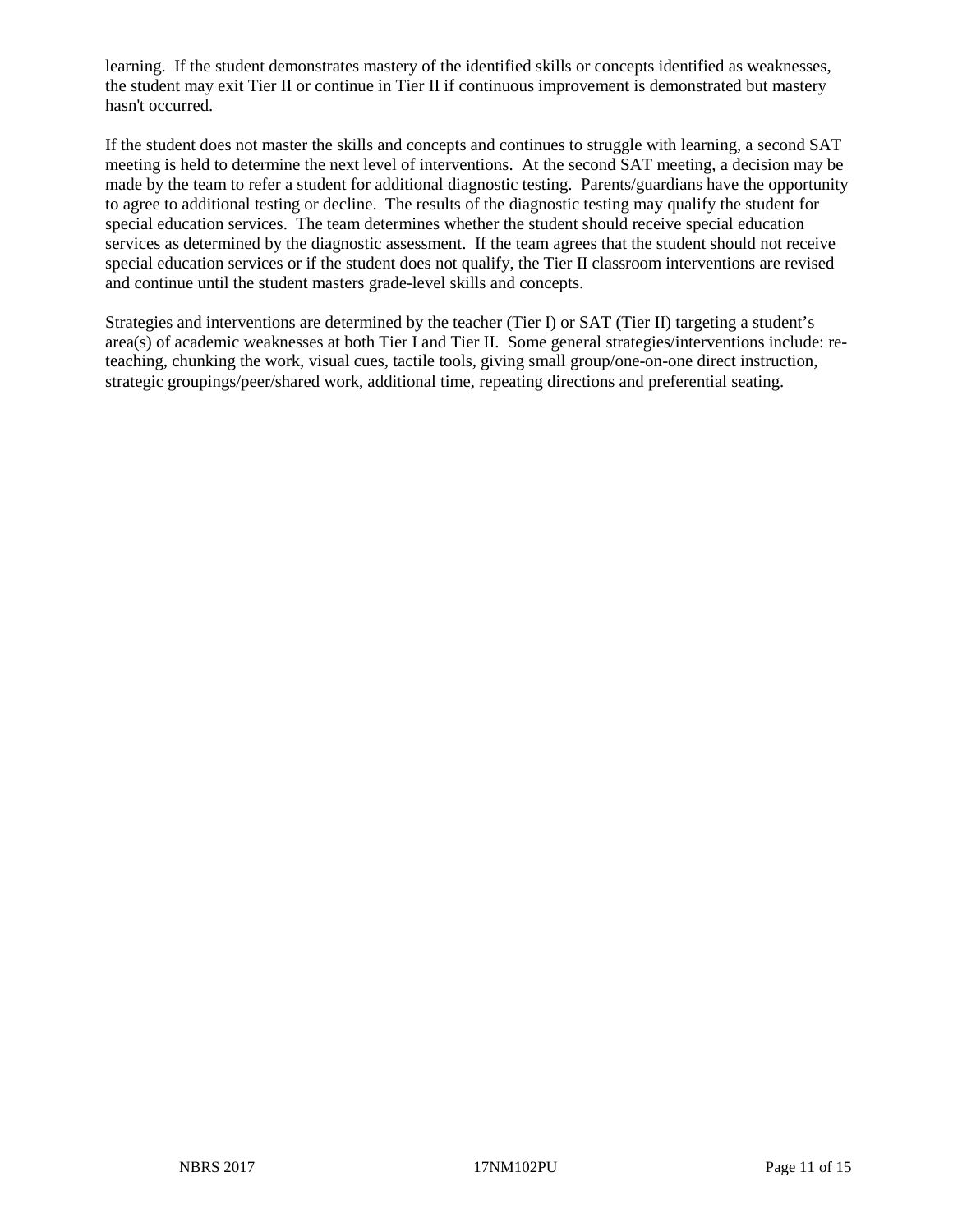# **1. School Climate/Culture:**

At Wood Gormley, students take pride in achieving at high-levels academically, and they embrace the school being a safe space physically, emotionally and socially so that such achievement is possible for every student. This culture does not happen by accident. Teachers explicitly teach the difference between a "fixed" and "growth" mindset so that students understand no one in the school will give up on them, and that the school community is practicing and growing in the skills that will help everyone to live wisely and well in a complex world. Therefore, members of the school community are mindful of the real world significance of every task and strive to make that relevance explicit. Administration, faculty, staff, students and families create a positive culture and a climate of mutual respect by modeling, reinforcing and supporting the growth mindset in their words and actions each day.

The principal and teachers practice a "no secrets" expectations policy. While academic and behavioral expectations are driven by standards set by National, State and District policy-makers, teachers, in collaboration with the principal and parents/guardians, are empowered to design and communicate those expectations in their individual classes. When students understand a clear set of high expectations academic and behavioral - the school finds that this transparency results in a climate of collegiality that fosters cooperation rather than competition. In this climate and culture, what is good for the many is good for each individual rather than the reverse.

This climate and culture of collegial respect extends to teacher's Professional Learning Communities (PLCs). The principal trusts teams of teachers to analyze data (both quantitative and qualitative), make instructional plans based on that data, revisit that data and revise those plans focusing on high academic achievement and social-emotional growth for all students. Teachers in various PLC configurations are not asked to complete a meaningless form as a hollow accountability measure. Rather, teachers are held accountable by the principal, District administration and the State Department for closing gaps in student learning. Therefore, the functionality of PLCs is measured in student learning rather than by documentation that may or may not actually help close achievement gaps. All major decisions are made by the entire staff, and teachers are considered the experts in their classrooms.

Wood Gormley students become engaged when they are active learners in challenging, interesting and relevant learning opportunities. Therefore, teachers embrace opportunities of going beyond pencil and paper work to actually engaging students in real world situations when teaching skills and concepts.

# **2. Engaging Families and Community:**

Wood Gormley is privileged to have parents/guardians who are highly involved in the larger community and, in turn, highly involved in the school. That network brings with it a host of expertise and a litany of experience to enrich student learning and empower student living. Family and community involvement is indeed the secret to Wood Gormley's success.

In addition to shared governance through the School Advisory Council, the school boasts of an incredibly productive and supportive Parent Teacher Club (PTC). The PTC organizes and implements school and community-wide fundraisers and activities like Fall Festival and The Panther Run that have become school and community traditions. Wood Gormley parents/guardians and teachers are uniquely well-positioned to offer such support because they represent a diverse cross-section of the professional, business and artistic community of Santa Fe. Therefore, the traditions of the school mirror those of the larger community because they are sponsored by contributing members of the larger community.

Well-aware of the budget constraints on public education, Wood Gormley's PTC supports classroom communities by budgeting \$500 for each teacher to spend on supplies. Funds are allocated to provide professional development, create scholarships, reimburse tuition and supplement curricular budgets so that teachers, staff members and students in the school have access to the materials and resources they need to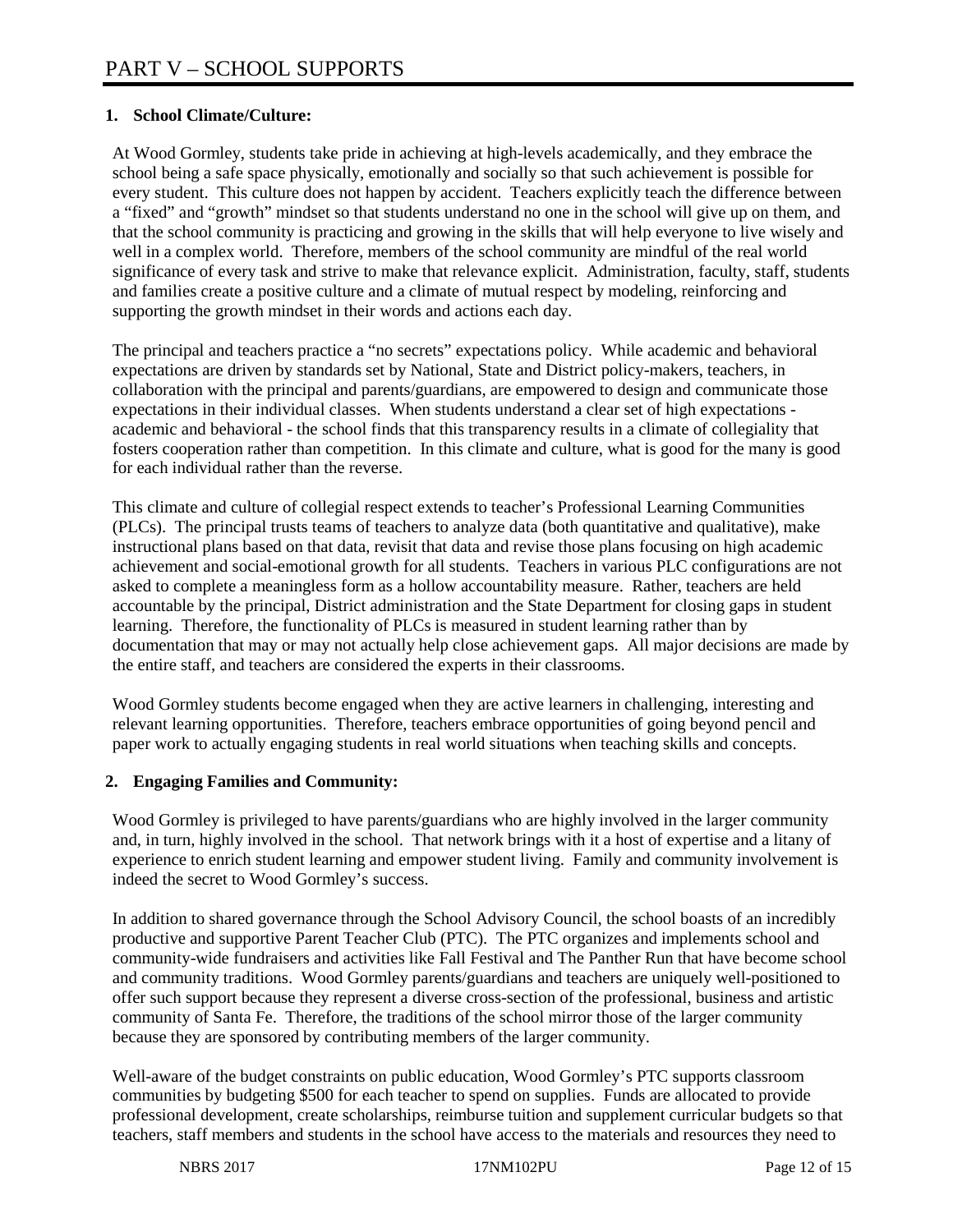grow professionally and academically. Also, the PTC funds after-school tutoring for students who have been identified for interventions by their classroom teachers.

Approximately 25 parents/guardians volunteer in art classes weekly. The art teacher hosts training at the start of the school year for all art volunteers. Each art class has a lead art volunteer who creates the volunteer schedule for that class and helps with special projects like Art Night. Also, four visiting artists from the community are invited to work with students during their art classes, i.e. photographer, felting artist.

The symbiotic relationship between the school and community are evident in the first annual student-led Academic Conference on Equity in Education scheduled for May 1, 2017. The Call for Papers went out to families, community members, government representatives and faculty at the University of New Mexico and the University of Oklahoma. In addition to accepting proposals from fifth and sixth grade students, the student leaders of the conference accepted proposals from a student's Navajo grandfather and a student's psychology professor mother. The keynote speaker, invited from the University of Oklahoma, will address issues of equity related to education and children with learning differences.

#### **3. Professional Development:**

Wood Gormley's professional development plan is aligned to the school's instructional goals for the school year: solving multi-step math problems; closely reading complex texts; engaging students at high-interest and rigor levels; and supporting literacy and math across the curriculum. Revisions to the professional development plan occur throughout the school year as the need for additional learning is identified. Because all professional development opportunities are aligned with the instructional goals and teachers develop effective strategies and instructional skills, students are more engaged and their learning is enhanced.

For the past three years, the principal and two lead teachers have participated in monthly, day-long professional development workshops provided at the District level in mathematics, English language arts and student engagement. After attending the professional development sessions, the lead teachers, supported by the principal, present workshops for the entire staff, sharing strategies and materials during Friday afternoon Professional Learning Communities.

In the schools' push toward excellence in mathematics, the school has focus on key grade-levels. For the past two years, fourth grade teachers have attended monthly District-provided math professional development on effective strategies to teach students to solve multi-step mathematics problems. The sixth grade mathematics teacher has attended the National Middle School Math Conference for the past three years and presented at the conference last year.

Site professional development is presented by the principal, teachers, District coordinators/directors and outside presenters. Some of those workshops include analyzing data to improve instruction, understanding school funding, aligning resources to meet the learning goals, understanding the evaluation instrument and teaching the Common Core State Standards effectively.

Annually, two or three teachers participate in the Active Learning through Opera workshops that are provided by the Santa Fe Opera during evenings and Saturdays. The workshops focus on strategies for arts integration in specific content areas.

During the summer months, at least two or three teachers attend week-long Readers and Writers Workshop held at Teachers College Columbia. The cost of this opportunity is funded through the Parent/Teacher Club.

Classroom teachers attend the Los Alamos National Laboratory four-day Summer Science Institute on implementing hands-on science using kits and content materials provided by the lab. Another science professional development opportunity for Wood Gormley teachers is the Santa Fe Science Initiative that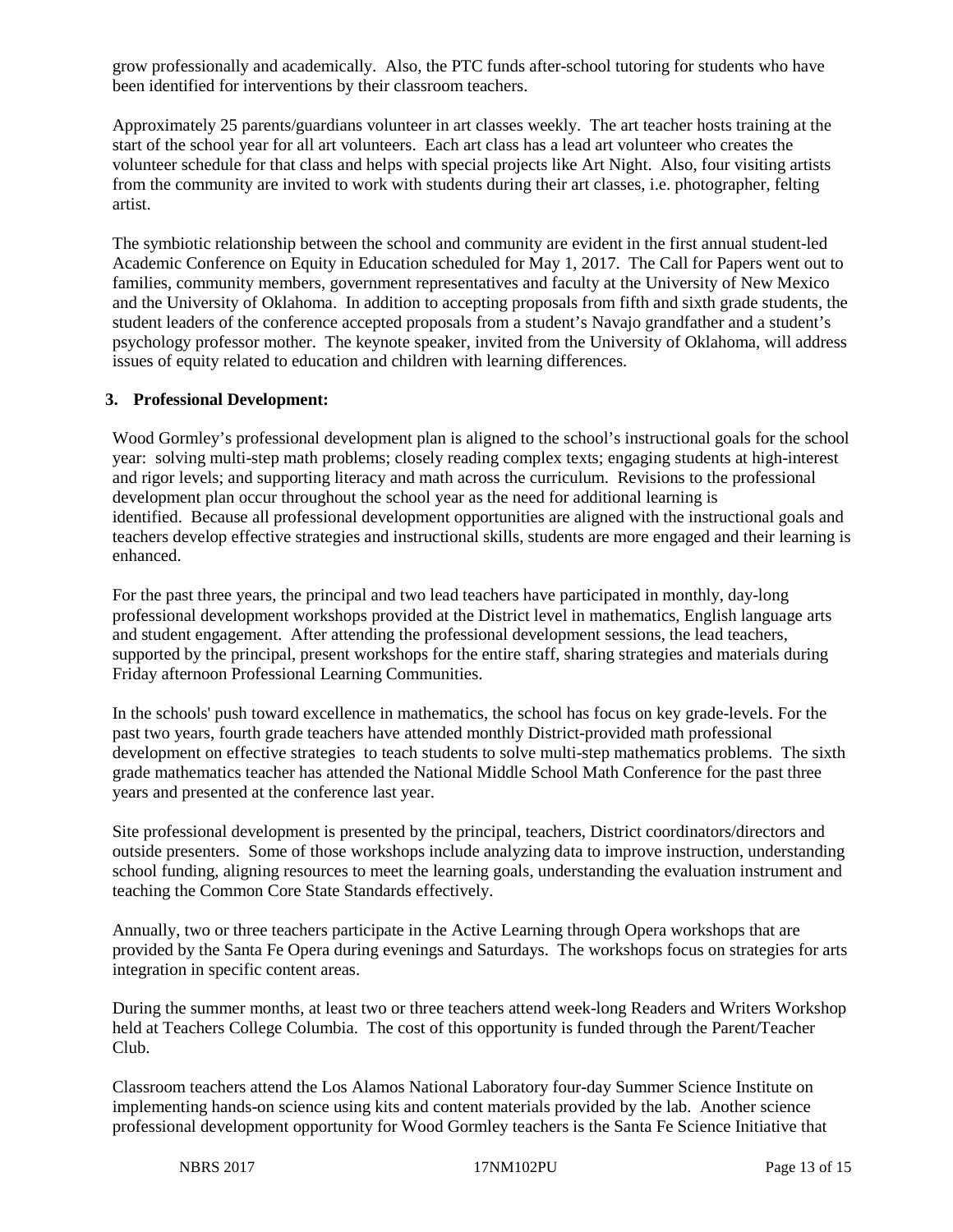provides Saturday workshops throughout the school year. The workshops focus on solidifying content knowledge and learning ways to integrate science with other curricular areas.

## **4. School Leadership:**

Wood Gormley's leadership philosophy follows a distributed model through which the voices of all stakeholders are represented in and are responsible for decisions. All decisions are guided by what the stakeholders believe to be in the best interests of student learning and well-being. To that end, the school has a shared governance body called a School Advisory Council (SAC) that meets at least once a month. The SAC's membership includes an equal number of parents/guardians and school staff, along with a community member. The SAC oversees and makes decisions about the schools programs, policies and finances.

In addition to principal's weekly news brief, the principal works with a leadership team consisting of one representative from each grade level, one representative from specials and one representative from special education. The members meet with the principal and discuss instruction, requirements and data. The members share that information with their respective teams. Most major decision-making, however, occurs in staff meetings and other team configurations so that the entire staff has a voice in procedures and policies over which it has control.

The principal also appoints two teachers as mathematics and English language arts (ELA) goal team leaders tasked with facilitating vertical goal teams in detailing an instructional plan to meet ELA and mathematics goals that are established annually from analyzing data in those respective areas. The goal teams meet quarterly to revise strategies and methods to attain the goals.

Student success is directly tied to the principal's leadership philosophy. Teachers' autonomy in making instructional decisions at Wood Gormley results in their feelings of ownership over their methods, content and formative assessments. Teachers are thus able to provide feedback and adjust their teaching as necessary for individual students and cohorts. Teachers aren't bound to textbooks and, therefore, can reimagine units as they see fit for each group of students. Additionally, teachers can and do teach to their strengths; in fact, the upper grades at Wood Gormley have chosen to departmentalize.

It is this kind of trust in teachers that has allowed the school to separate itself from the statistics that often define the District and the State in terms of education. The principal walks through every classroom almost every day, and that presence of leadership at Wood Gormley is never a surveillance technique. Rather, that kind of presence is reassuring for teachers and students because the principal is genuinely interested and invested in the learning of every student in every classroom every day.